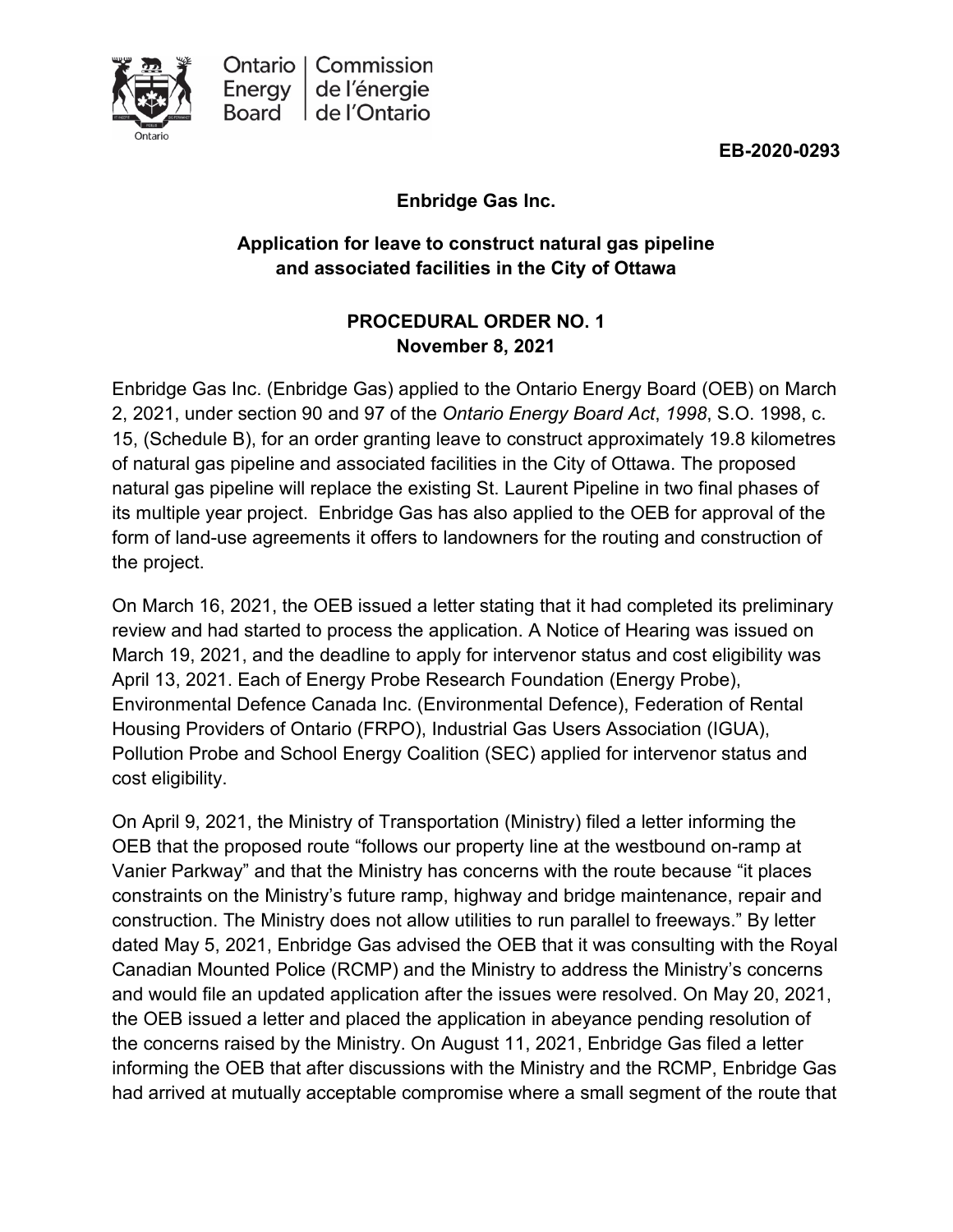was of concern to the Ministry would be moved as far as possible from the Ministry's property line and placed on an adjacent RCMP property along Vanier Parkway.

On September 10, 2021, Enbridge Gas filed an updated application with the OEB. The OEB issued a Notice of Hearing on September 30, 2021. By letters dated October 4, 2021, the OEB informed Energy Probe, Environmental Defence, FRPO, IGUA, SEC and Pollution Probe that they were not required to reapply for status in the updated application.

By letter dated September 10, 2021, Enbridge Gas stated that it did not object to the intervention requests. With respect to the request for additional procedural steps, Enbridge Gas stated that the OEB should reserve its decision on this matter until after the interrogatory process. With respect to concerns raised by potential intervenors about alternatives, including Integrated Resource Plan (IRP) alternatives, Enbridge Gas stated that these have been addressed in the updated application. With respect to matters of cost recovery raised by some potential intervenors, Enbridge Gas clarified that it is not seeking to recover the costs of the project in this leave to construct application and that issues related to cost recovery are the subject of Enbridge Gas's Incremental Capital Module application, EB-2021-0148, that was recently filed with the OEB.

On May 10, 2021, the City of Ottawa (Ottawa) filed a letter of comment with the OEB requesting that the OEB consider this project as part of Enbridge Gas's IRP pilots. In its September 10, 2021, letter, Enbridge Gas stated that it is "considering all future system needs/constraints identified across the Province, including in the Ottawa region, for future IRP pilot programs and IRP Plans and welcomes stakeholder engagement in accordance with the OEB's IRP Framework for Enbridge Gas." By letter dated October 1, 2021, Ottawa applied for intervenor status noting that it is seeking a thorough assessment of options for the project and a credible explanation as to why IRP is not being pursued.

Ottawa, Energy Probe, Environmental Defence, FRPO, IGUA, Pollution Probe and SEC are approved as intervenors. The list of parties in this proceeding is attached as Schedule A to this Procedural Order. Energy Probe, Environmental Defence, FRPO, IGUA, Pollution Probe and SEC eligible to apply for an award of costs under the OEB's [Practice Direction on Cost Awards.](https://www.oeb.ca/industry/rules-codes-and-requirements/practice-direction-cost-awards)

Being eligible to apply for recovery of costs is not a guarantee of recovery of any costs claimed. Intervenors are expected to focus on material issues, avoid duplication and coordinate their participation with other intervenors on common issues. Further, cost eligible intervenors should be aware that the OEB will not generally allow the recovery of costs for the attendance of more than one representative of any party unless a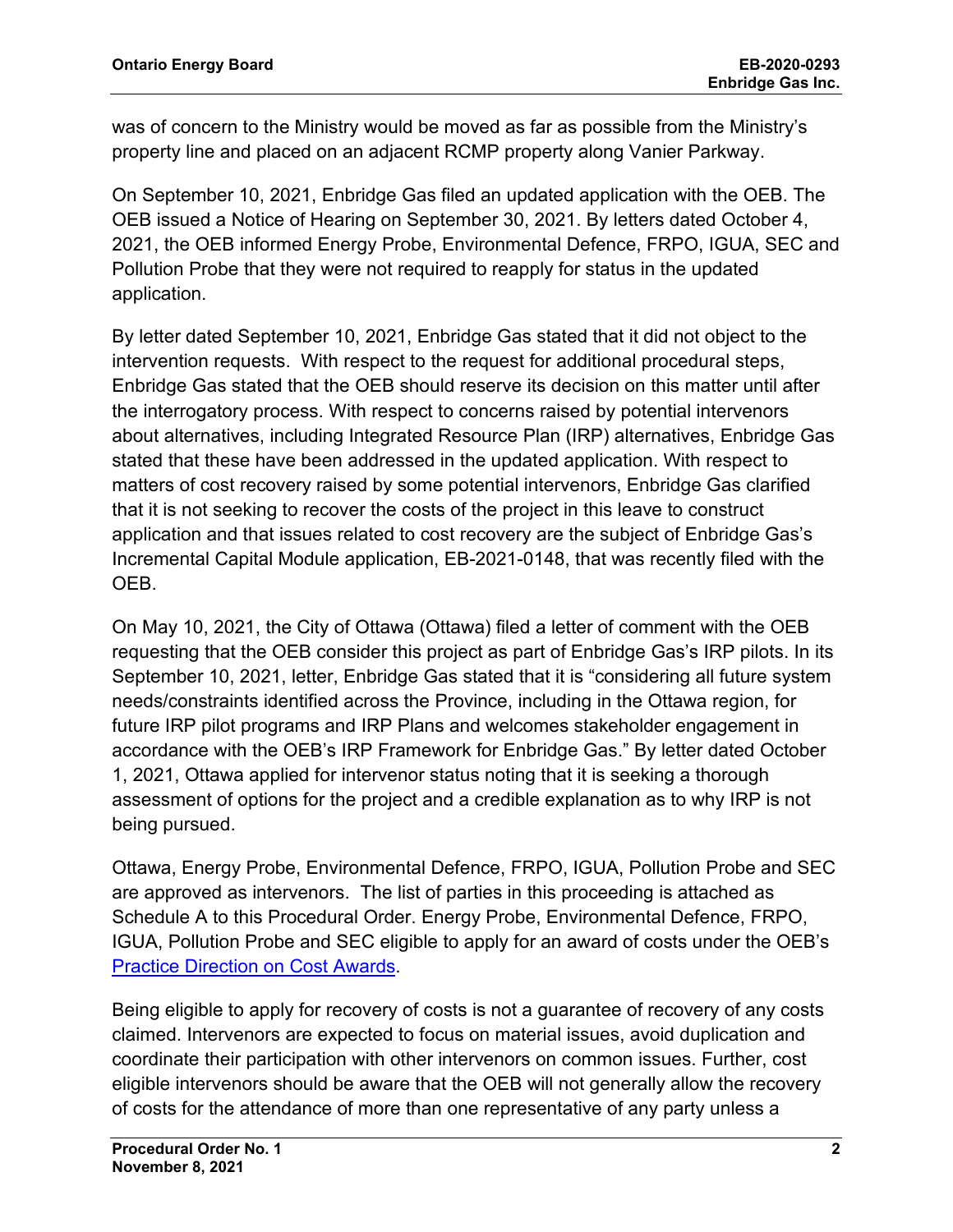compelling reason is provided when cost claims are filed. Cost awards are made by way of OEB order at the end of a hearing.

### **Letters from Pollution Probe**

Following the filing of Enbridge Gas's updated application Pollution Probe filed a letter on September 13, 2021, reiterating some of the concerns it had raised in its intervention letter dated April 9,2021, and noted others. In its letter, Pollution Probe reiterated its request that the OEB hold a stakeholder conference prior to determining other procedural steps and raised concerns about alternatives, including IRP alternatives, adequacy of the environmental assessment, need for a comprehensive issues list.

On September 22, 2021, Enbridge Gas filed its reply to Pollution Probe's letter stating that Pollution Probe had mis-stated facts in respect of how the OEB should process the application, its Phase 3 ICM proposal, applicability of the current environmental assessment and project classification and provided clarification for each.

On October 4, 2021, the OEB issued a letter advising Pollution Probe that it will consider the matters raised by Pollution Probe in Procedural Order No.1.

On October 13, 2021, Pollution Probe filed a letter to say that its comments in its September 13, 2021, letter remain relevant and that it is "unclear to Pollution Probe at what stage the OEB will review the application for completeness and whether the gaps identified would restrict the application from proceeding or if the OEB intends to resolve those gaps during the proceeding." Pollution Probe noted its concerns about IRP alternatives and adequacy of the environmental assessment in light of the route change. With respect to its request for a comprehensive issues list, Pollution Probe noted that the OEB's standard issues list is sufficiently broad and addresses its concerns. On October 21, 2021, Enbridge Gas responded to the Pollution Probe's letter of October 13, 2021, indicating that its comments in its September 22, 2021 letter, regarding matters raised by Pollution Probe remain unchanged.

The OEB has considered the matters raised by Pollution Probe and its request for a stakeholder conference in advance of other procedural steps. The OEB's Notice of Hearing provided a link to the [OEB's Standard Issues List](https://www.oeb.ca/sites/default/files/issues-list-LTC-natural-gas.pdf) for natural gas leave to construct applications that the OEB intends to follow in its review of this application. In the OEB's view the OEB's Standard Issues List is sufficiently broad such that the issues raised by Pollution Probe can be canvassed through the interrogatory process. With respect to making provision for additional procedural steps, the OEB is of the view that it will be in the best position to make the decision after it has reviewed the interrogatory responses.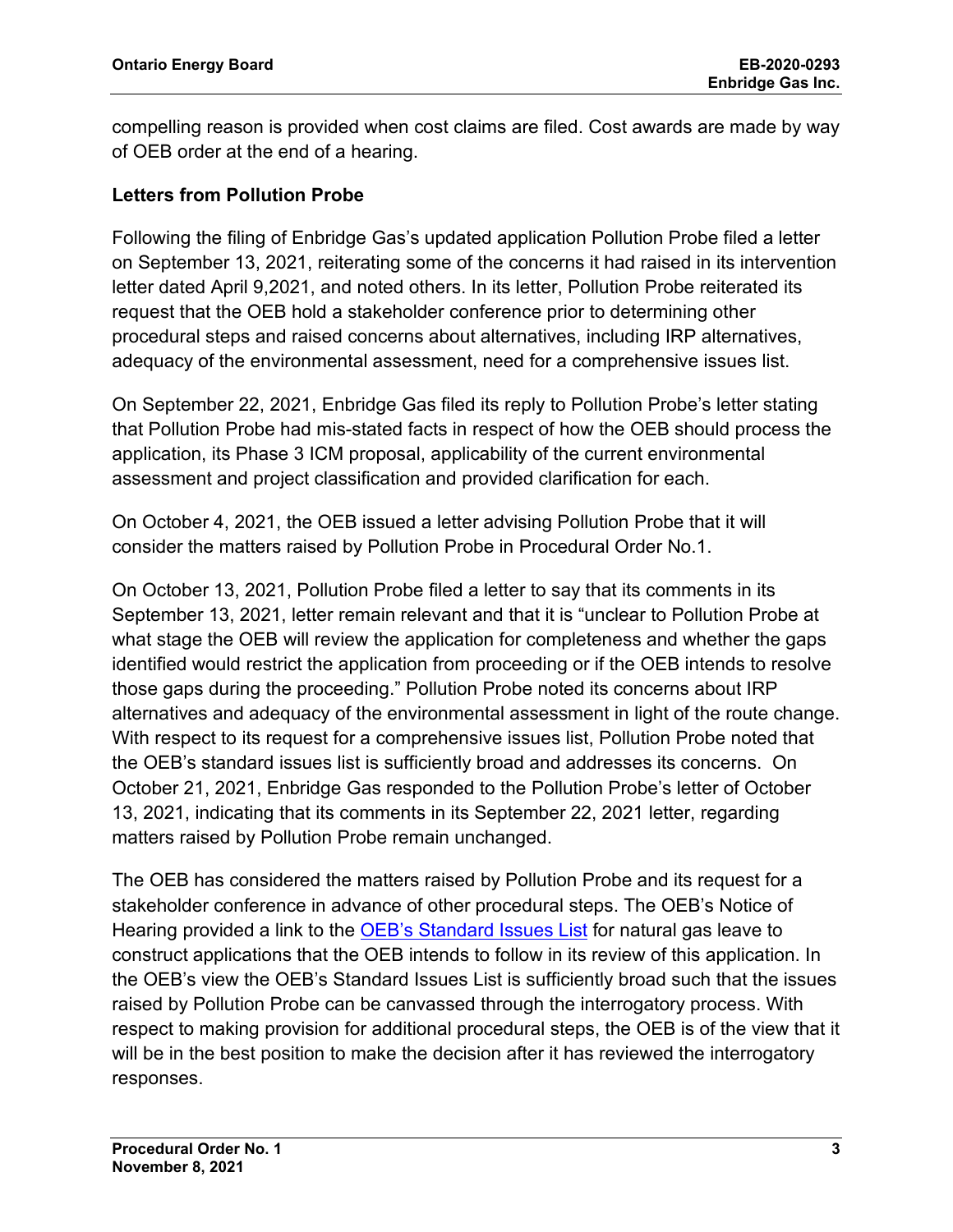### **Interrogatories**

At this time, provision is being made for written interrogatories. Parties should not engage in detailed exploration of items that do not appear to be material. In making its decision on cost awards, the OEB will consider whether intervenors made reasonable efforts to ensure that their participation in the hearing was focused on material issues.

Parties should consult sections 26 and 27 of the OEB's [Rules of Practice and](https://www.oeb.ca/industry/rules-codes-and-requirements/rules-practice-procedure)  [Procedure](https://www.oeb.ca/industry/rules-codes-and-requirements/rules-practice-procedure) regarding required naming and numbering conventions and other matters related to interrogatories.

### **Oral vs Written Hearing**

Enbridge Gas requested that the application be processed by a written hearing. No party requested an oral hearing. A number of intervenors noted that the OEB's determination on a type of hearing could be more appropriately made after interrogatories responses are filed by Enbridge Gas. The OEB will make its determination on the type of hearing after its review of the interrogatory responses.

It is necessary to make provision for the following matters related to this proceeding. Further procedural orders may be issued by the OEB.

### **IT IS THEREFORE ORDERED THAT:**

- 1. OEB staff and intervenors shall request any relevant information and documentation from Enbridge Gas that is in addition to the evidence already filed, by written interrogatories filed with the OEB and served on all parties by, **November 22, 2021**.
- 2. Enbridge Gas shall file with the OEB complete written responses to all interrogatories and serve them on intervenors by, **December 6, 2021**.

Parties are responsible for ensuring that any documents they file with the OEB, such as applicant and intervenor evidence, interrogatories and responses to interrogatories or any other type of document, **do not include personal information** (as that phrase is defined in the *Freedom of Information and Protection of Privacy Act*), unless filed in accordance with rule 9A of the OEB's [Rules of Practice and Procedure.](https://www.oeb.ca/industry/rules-codes-and-requirements/rules-practice-procedure)

Please quote file number, **EB-2020-0293** for all materials filed and submit them in searchable/unrestricted PDF format with a digital signature through the [OEB's online](https://p-pes.ontarioenergyboard.ca/PivotalUX/)  [filing portal.](https://p-pes.ontarioenergyboard.ca/PivotalUX/)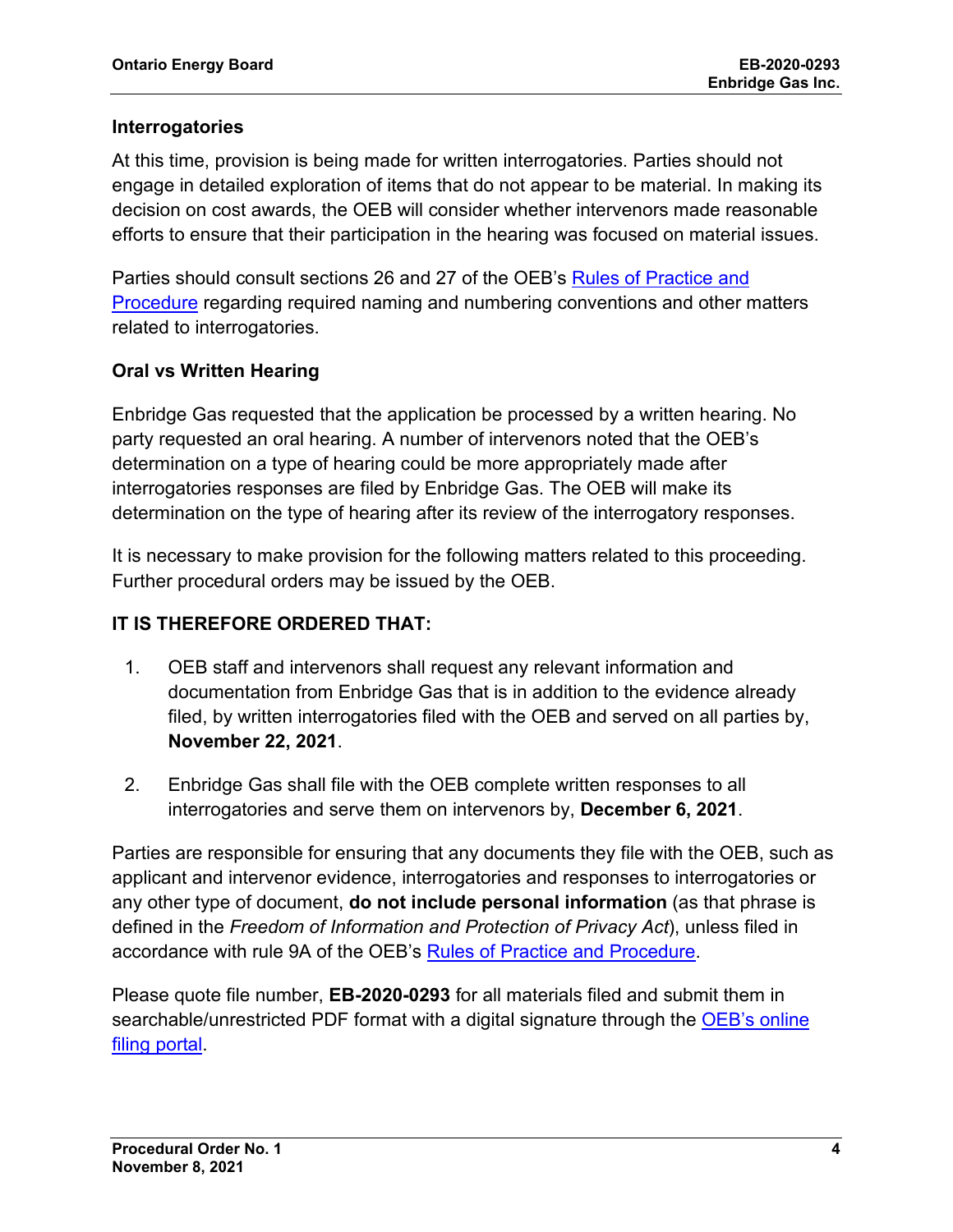- Filings should clearly state the sender's name, postal address, telephone number and e-mail address
- Please use the document naming conventions and document submission standards outlined in the Regulatory Electronic Submission System (RESS) [Document Guidelines](https://www.oeb.ca/sites/default/files/RESS-Document-Guidelines-202006.pdf) found at the **Filing Systems page** on the OEB's website
- Parties are encouraged to use RESS. Those who have not yet set up an [account,](https://www.oeb.ca/oeb/_Documents/e-Filing/Electronic_User_Form.pdf?v=20200331) or require assistance using the online filing portal can contact [registrar@oeb.ca](mailto:registrar@oeb.ca) for assistance

All communications should be directed to the attention of the Registrar at the address below and be received by end of business, 4:45 p.m., on the required date.

With respect to distribution lists for all electronic correspondence and materials related to this proceeding, parties must include the Case Manager, Zora Crnojacki at [Zora.Crnojacki@oeb.ca](mailto:Zora.Crnojacki@oeb.ca) and OEB Counsel, James Sidlofsky at [James.Sidlofsky@oeb.ca](mailto:James.Sidlofsky@oeb.ca)

Email: [registrar@oeb.ca](mailto:registrar@oeb.ca) Tel: 1-877-632-2727 (Toll free)

**DATED** at Toronto, November 8, 2021

### **ONTARIO ENERGY BOARD**

### **By delegation, before: Christine E. Long**

*Original signed by*

Christine E. Long **Registrar**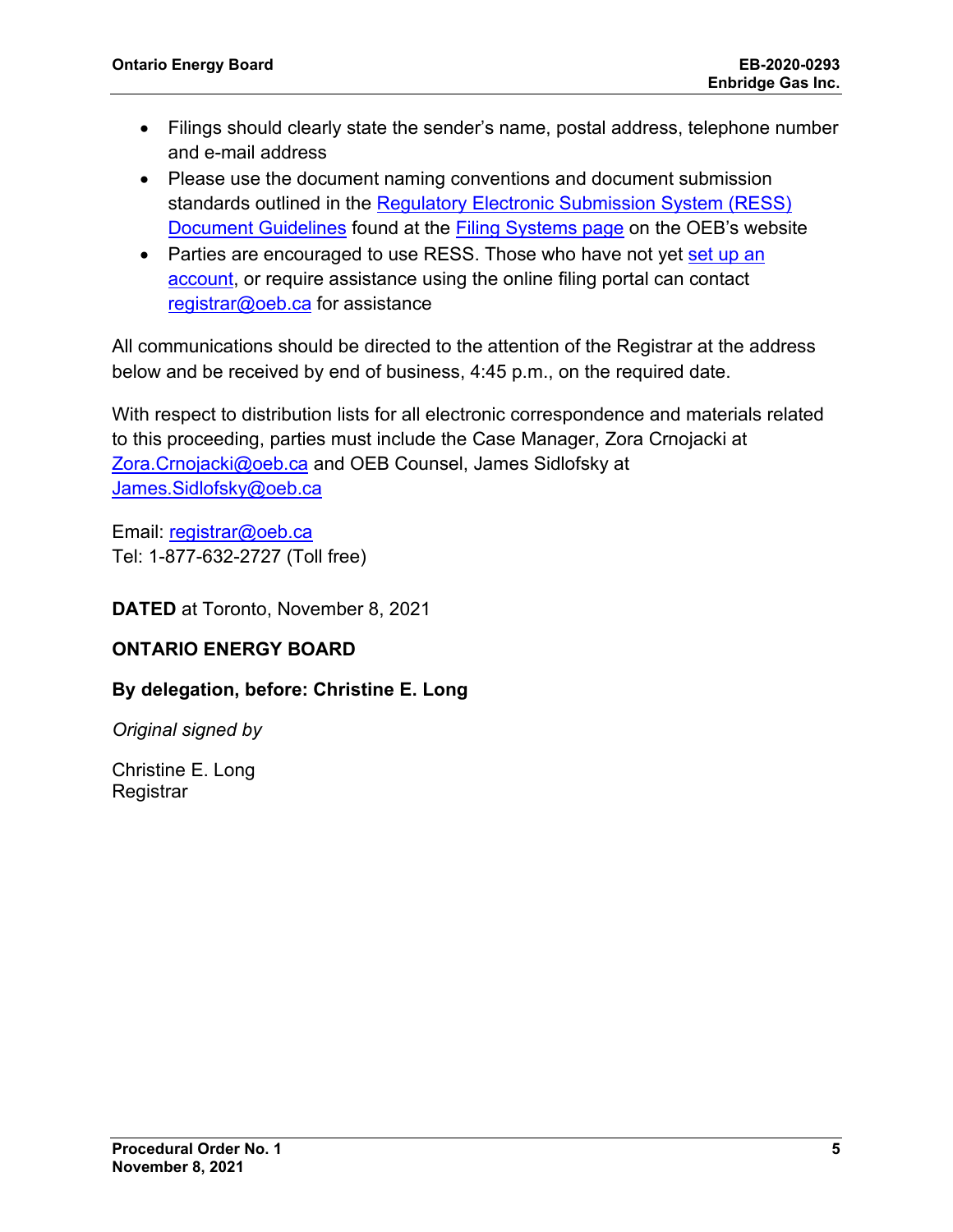**SCHEDULE A**

## **LIST OF APPLICANTS AND INTERVENORS**

## **ENBRIDGE GAS INC.**

**EB-2020-0293**

**November 8, 2021**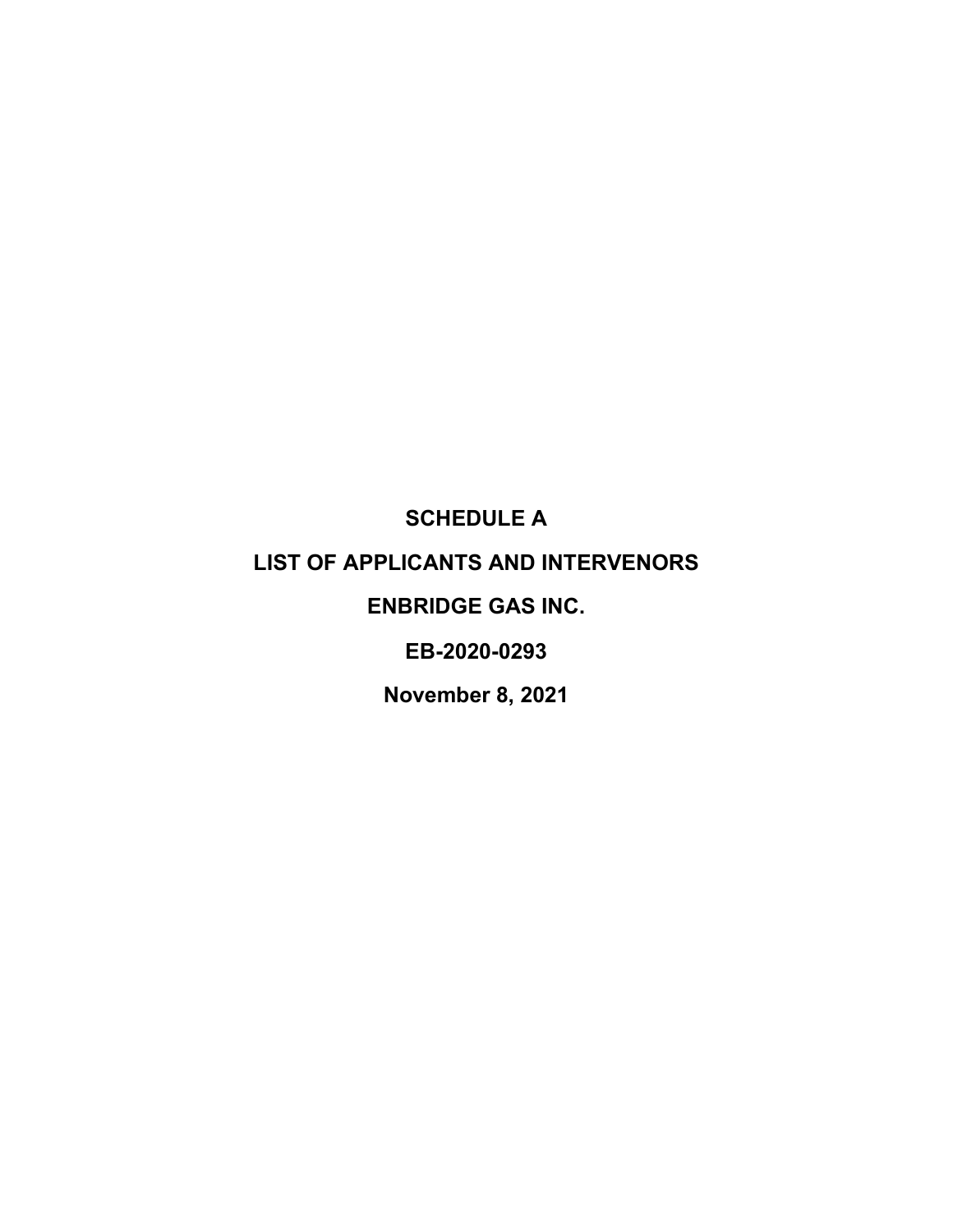### **APPLICANT & LIST OF INTERVENORS**

**November 8, 2021** 

### **Enbridge Gas Inc. Mark Kitchen**

**APPLICANT Rep. and Address for Service**

Director, Regulatory Affairs Enbridge Gas Inc. 500 Consumers Road Toronto, ON M2J 1P8

Tel: 519-436-5275 Fax: 519-436-4641 [egiregulatoryproceedings@enbridge.com](mailto:egiregulatoryproceedings@enbridge.com)

### **Adam Stiers**

Technical Manager, Regulatory Applications Enbridge Gas Inc. 50 Keil Drive North P.O. Box 2001 Chatham ON N7M 5M1 Tel: 519-436-4558 Fax: 519-436-4641 [egiregulatoryproceedings@enbridge.com](mailto:egiregulatoryproceedings@enbridge.com)

### **APPLICANT COUNSEL**

### **Guri Pannu**

Senior Legal Counsel Enbridge Gas Distribution Inc. 500 Consumers Rd. Toronto ON M2J 1P8 Tel: 416-758-4761 Fax: 416-495-5994 [guri.pannu@enbridge.com](mailto:guri.pannu@enbridge.com)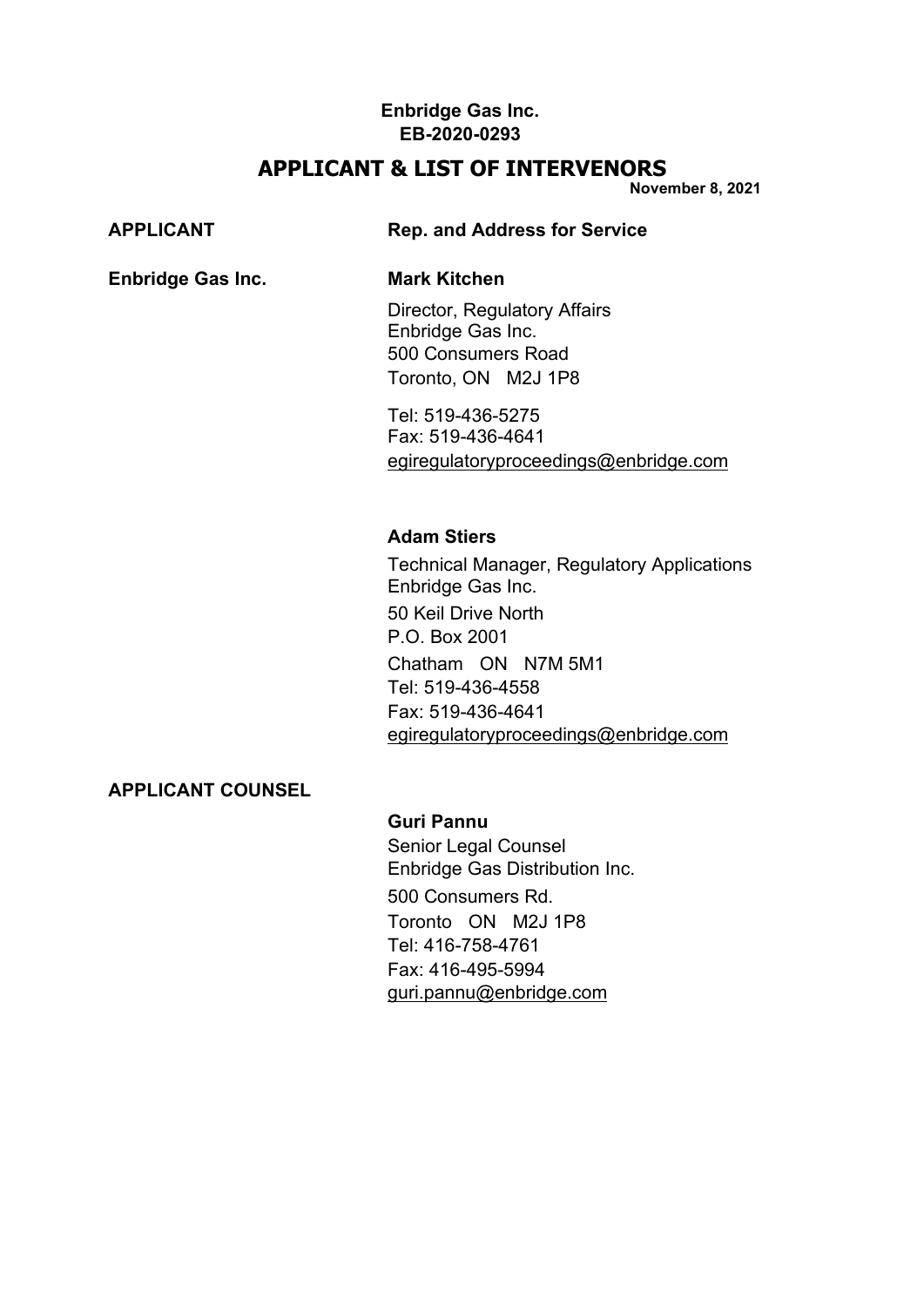## **APPLICANT & LIST OF INTERVENORS**

**November 8, 2021** 

# **City of Ottawa Mike Fletcher**

## **INTERVENORS Rep. and Address for Service** Project Manager

City of Ottawa 110 Laurier Avenue West Ottawa ON K1P 1J1 Tel: 613-580-2424 Fax: Not Provided [mike.fletcher@ottawa.ca](mailto:mike.fletcher@ottawa.ca)

### **Don Herweyer**

Director, Economic Development & Long-Range Planning (EDLRP) City of Ottawa 110 Laurier Avenue West - 4th Floor Ottawa ON K1P 1J1 Tel: 13-580-2424 Ext: 28311 Fax: Not Provided [Not Provided](mailto:Not%20Provided)

**Energy Probe Research Tom Ladanyi Foundation**

TL Energy Regulatory Consultants Inc. 41 Divadale Drive Toronto ON M4G 2N7 Tel: 416-423-3685 Fax: Not Provided [tom.ladanyi@rogers.com](mailto:tom.ladanyi@rogers.com)

### **Roger Higgin**

SPA Inc. 15 Malabar Place Toronto ON M3B 1A4 Tel: 416-391-0738 Fax: Not Provided [spainc@rogers.com](mailto:spainc@rogers.com)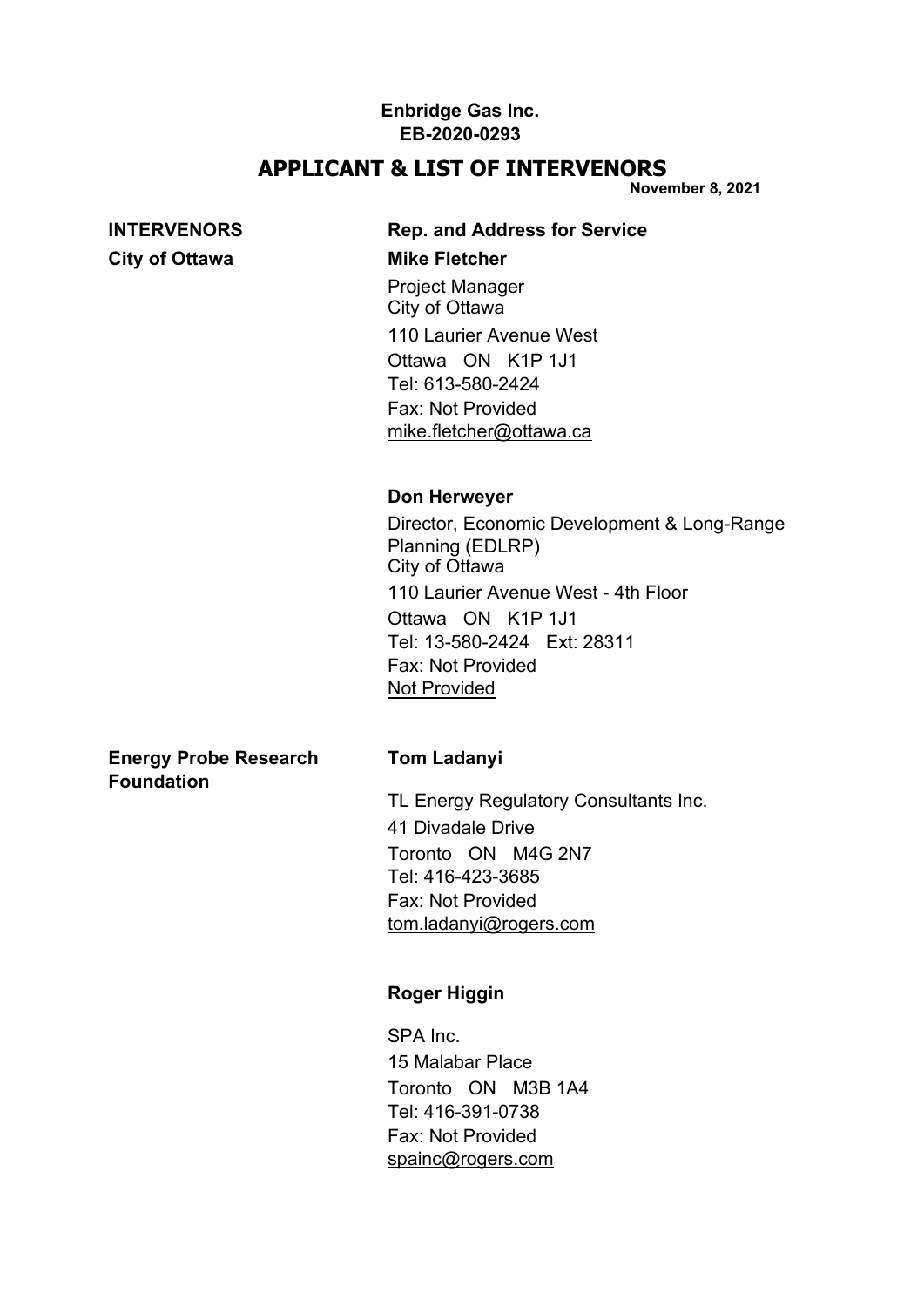### **APPLICANT & LIST OF INTERVENORS**

**November 8, 2021** 

### **Environmental Defence Jack Gibbons Canada Inc.**

Ontario Clean Air Alliance 160 John Street, Suite 300 Toronto ON M5V 2E5 Tel: 416-260-2080 Ext: 2 Fax: Not Provided [jack@cleanairalliance.org](mailto:jack@cleanairalliance.org)

### **Kent Elson**

**Counsel** Elson Advocacy 1062 College Street Lower Suite Toronto ON M6H 1A9 Tel: 416-906-7305 Fax: 416-763-5435 [kent@elsonadvocacy.ca](mailto:kent@elsonadvocacy.ca)

### **Amanda Montgomery**

Associate Elson Advocacy 1062 College Street Lower Suite Toronto ON M6H 1A9 Tel: 416-906-7305 Fax: 416-763-5435 [amanda@elsonadvocacy.ca](mailto:amanda@elsonadvocacy.ca)

**Federation of Rental-housing Dwayne Quinn Providers of Ontario**

**Principal** DR Quinn & Associates Ltd. 130 Muscovey Drive Elmira ON N3B 3B7 Tel: 519-500-1022 Fax: Not Provided [drquinn@rogers.com](mailto:drquinn@rogers.com)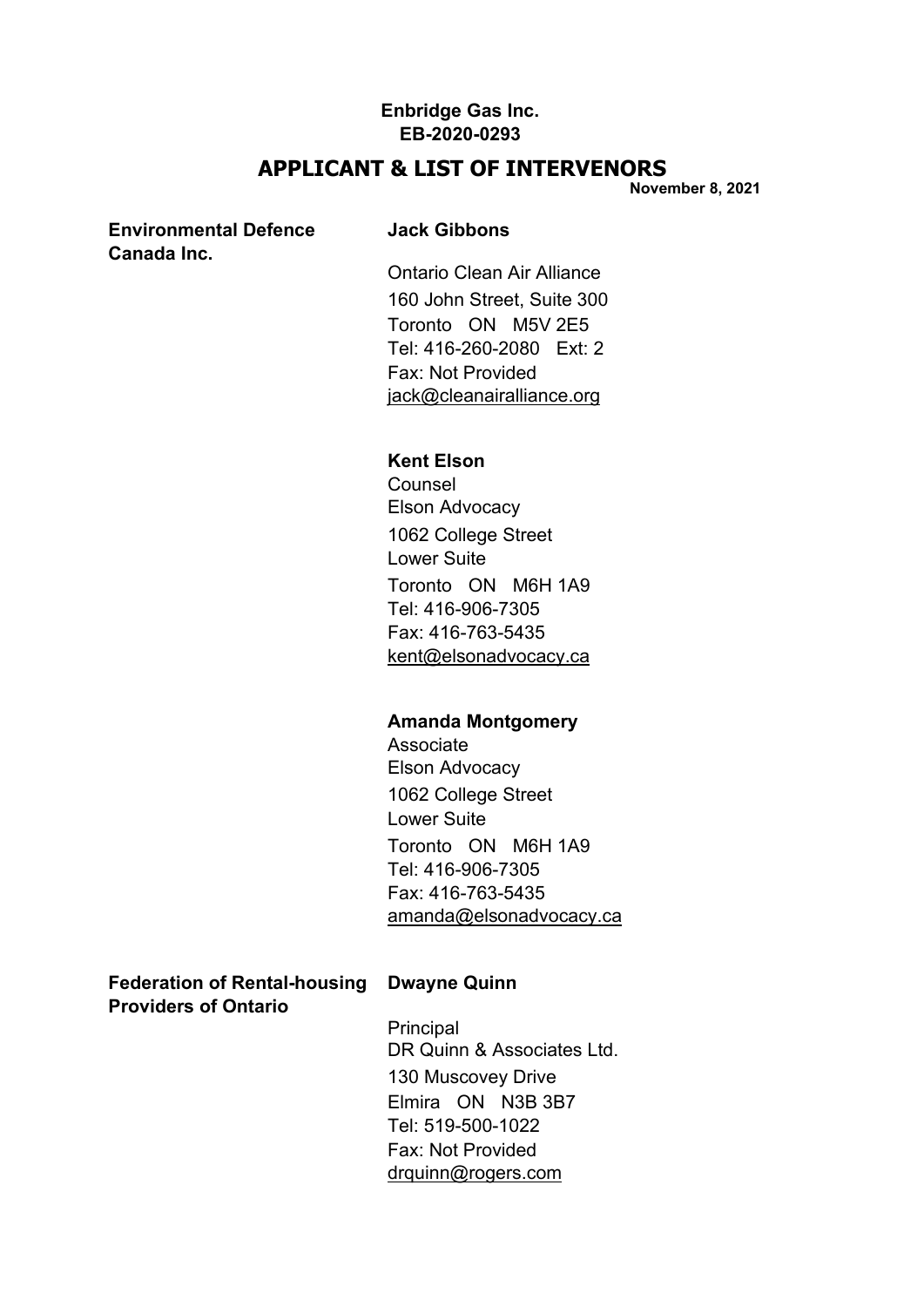### **APPLICANT & LIST OF INTERVENORS**

**November 8, 2021** 

## **Industrial Gas Users Ian Mondrow Association Partner** Gowling WLG (Canada) LLP Suite 1600, 1 First Canadian Place 100 King Street West Toronto ON M5X 1G5 Tel: 416-369-4670 Fax: Not Provided [ian.mondrow@gowlingwlg.com](mailto:ian.mondrow@gowlingwlg.com) **Shahrzad Rahbar President** Industrial Gas Users Association 851 Industrial Avenue PO Box 30 Ottawa ON K1G 4L3 Tel: 613-236-8021 Fax: Not Provided [srahbar@igua.ca](mailto:srahbar@igua.ca) **Pollution Probe Michael Brophy** Consultant for Pollution Probe Michael Brophy Consulting Inc. 28 Macnaughton Road Toronto ON M4G 3H4 Tel: 647-330-1217 Fax: Not Provided [michael.brophy@rogers.com](mailto:michael.brophy@rogers.com) **School Energy Coalition Jay Shepherd** Counsel Shepherd Rubenstein Professional Corporation 2200 Yonge Street, Suite 1302 Toronto ON M4S 2C6 Tel: 416-804-2767 Fax: 416-483-3305

[jay@shepherdrubenstein.com](mailto:jay@shepherdrubenstein.com)